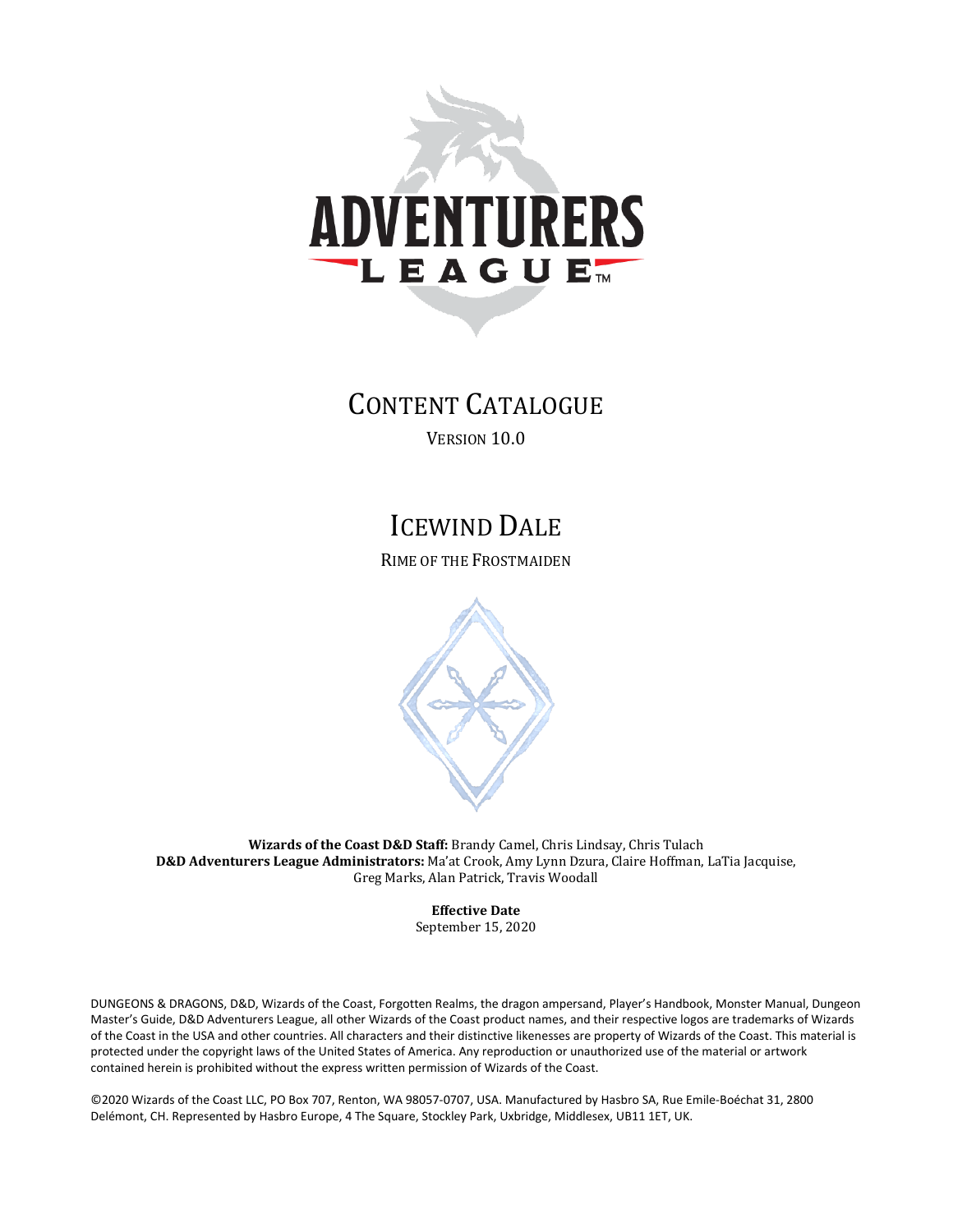## WHAT IS THE CONTENT CATALOG?

The D&D Adventurers League Content Catalog serves as a reference for players and dungeon masters alike who may have question about the adventures that are available to them in Season 10 DDAL play. To maintain fairness in a shared-world campaign, all DDAL participants will follow guidance provided in this catalog.

#### **THE FOLLOWING ABBREVIATIONS ARE USED IN THE CONTENT CATALOG:**

| ALPG         | Adventurers League Players Guide                     |
|--------------|------------------------------------------------------|
| <b>ALDMG</b> | Adventurers League Dungeon Masters Guide             |
| <b>DDAL</b>  | Adventure modules written for AL play                |
| <b>DDEP</b>  | Multi-table interactive adventure for AL play        |
| <b>DDHC</b>  | Hardcover adventures written by Wizards of the Coast |
|              |                                                      |

## WHAT DO I NEED?

Welcome to the Adventurers League! You'll need only a few things to get started:

- A copy of th[e D&D Basic Rules,](https://dnd.wizards.com/articles/features/basicrules) or a *Player's Handbook*
- The [Season 10 AL Players Guide](https://dnd.wizards.com/ddal_general)
- A Season 10 character and logsheet
- Fellow adventurers and a dungeon master
- A Season 10 hardcover adventure or module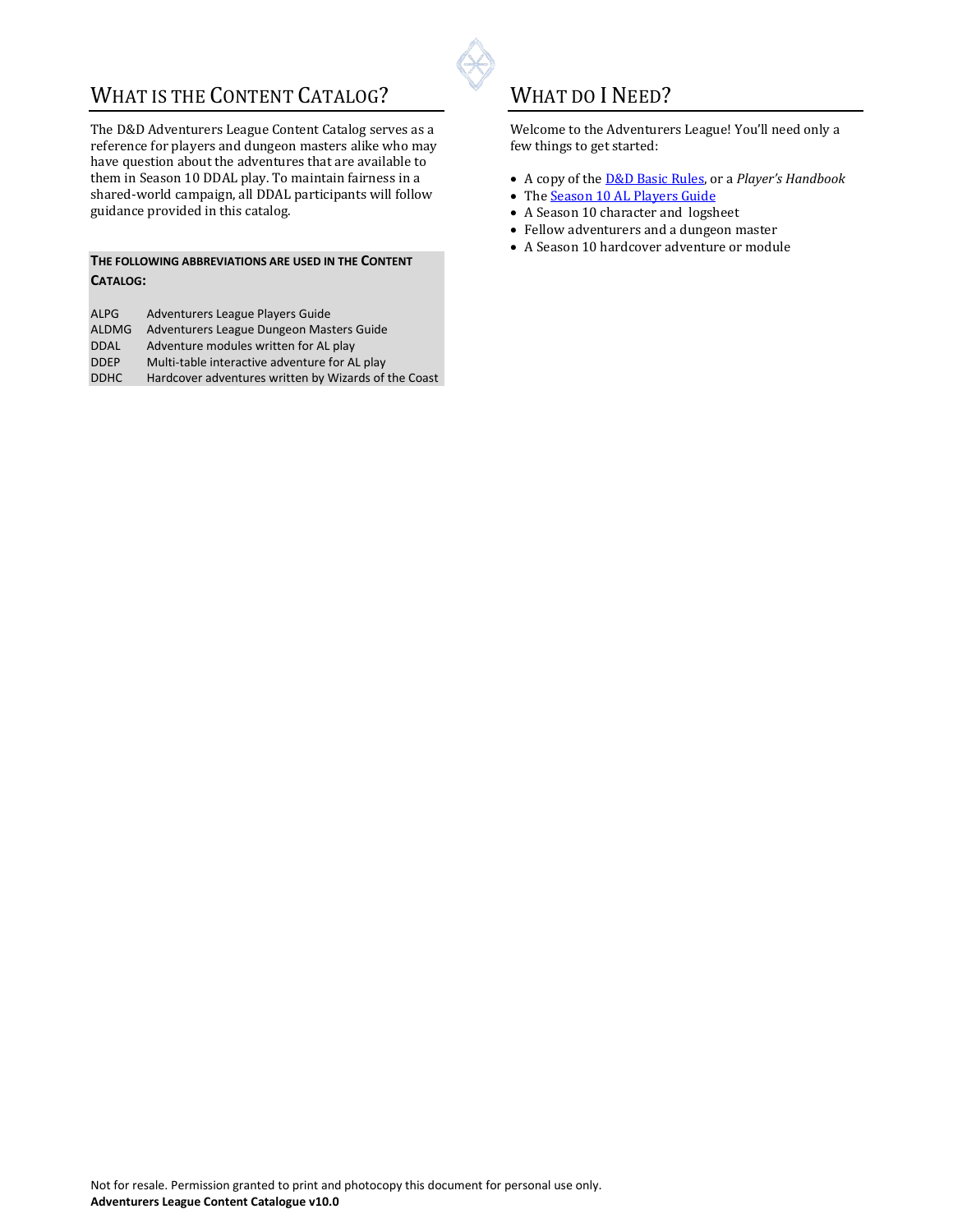

# ICEWIND DALE: RIME OF THE FROSTMAIDEN

### SUGGESTED GUIDANCE

### WELCOME TO THE FAR NORTH.

The rules for awarding gold in the ALDMG are used throughout this adventure.

### STARTING EQUIPMENT

Season 10 characters add the starting equipment identified in the ALPG, Appendix A.

### CHARACTER SECRETS

 *Doppelganger.* Characters with this secret choose a race normally, but have the humanoid (shapechanger) type. While the secret grants them the ability to assume the likeness of other creatures, they always possess the traits of their actual race (plus those granted by this secret).

 *Reincarnation.* A character's current race, not their previous one, is used to qualify for options such as archetypes or feats (i.e., Path of the Battlerager, Elven Accuracy, etc.).

 *Slaad Host.* This secret isn't used.

*Spy.* Only characters that are members of the Harper faction (see *ALPG*) can possess this secret.

## CHWINGA CHARMS

A given character can receive a blessing only once from the same encounter, no matter how many times they participate in it.

If a chwinga bestows a charm upon a character, the DM determines the charm bestowed by rolling on the table below:

#### **CHWINGA CHARMS**

| d20       | Charm                     |
|-----------|---------------------------|
| $1 - 2$   | Charm of cold resistance  |
| $3 - 4$   | Charm of biting cold      |
| $5 - 6$   | Charm of bounty           |
| 7         | Charm of animal conjuring |
| 8         | Charm of vitality         |
| 9         | Charm of the slayer       |
| 10        | Charm of restoration      |
| 11        | Charm of traveler's haven |
| 12        | Charm of darkvision       |
| 13        | Charm of heroism          |
| 14        | Charm of feather falling  |
| $15 - 16$ | Charm of the snow walker  |
| $17 - 18$ | Charm of the ice troll    |
| $19 - 20$ | Charm of snowball strike  |

## CHAPTER 1: TEN-TOWNS

### CHARACTER ADVANCEMENT

Characters of 4th level or higher no longer gain levels by playing Chapter 1.

### MAGIC IN TEN-TOWNS

With the exception of potions of healing, common magic items can't be purchased in Ten-Towns. Refer to the ALDMG for the price of spellcasting services.

### SNOWFLAKE RATINGS

A town's services rating has a direct impact on the availability of items and equipment available for purchase. Some items while within the gold limit listed are unlikely to be found here. Characters can purchase items and equipment worth 25 gp or less at a town with a services rating of \* or 100 gp or less at a town with a services rating of \*\*. Characters have no limitations on what they're able to find available for purchase in towns with a services rating of \*\*\*.

### CARE-DINEVAL

#### **Knights of the Black Sword**

 *Chardalyn Amulets.* Characters whose alignment is changed to lawful evil is removed from play until their alignment is restored by removing the curse. Alternatively, their alignment can be restored and the character returned to play by removing a permanent magic item and reducing their Magic Item Limit (see *ALPG* p.3: Death, Disease, and Curses).

#### **Caer Locations**

 *C9. Speaker's Office.* Kadroth's ring of keys is a story item for **Chapter 1**.

### **EASTHAVEN**

#### **The Cauldron Caper**

Instead of the gems, Speaker Danneth Waylen offers each character a common magic item of their choice from *Xanathar's Guide to Everything*--though he still needs 48 hours to acquire them. Magical armor obtained in this way is limited to leather, scale, or chainmail.

#### **Easthaven Town Hall**

*T17. Jailer's Room.* The ring of keys found here is a story item for **Chapter 1.** 

### GOOD MEAD

#### **Concluding the Quest**

 *New Town Speaker.* A character that is elected as Speaker of Good Mead is removed from play until they relinquish their new post.

#### LONELYWOOD

#### **Tracking the Moose**

*E4. Sarcophagus and Crystal Pillars.* If its loyalty is acquired, Sahnar faithfully serves the characters during sessions of this adventure until they begin Chapter 2.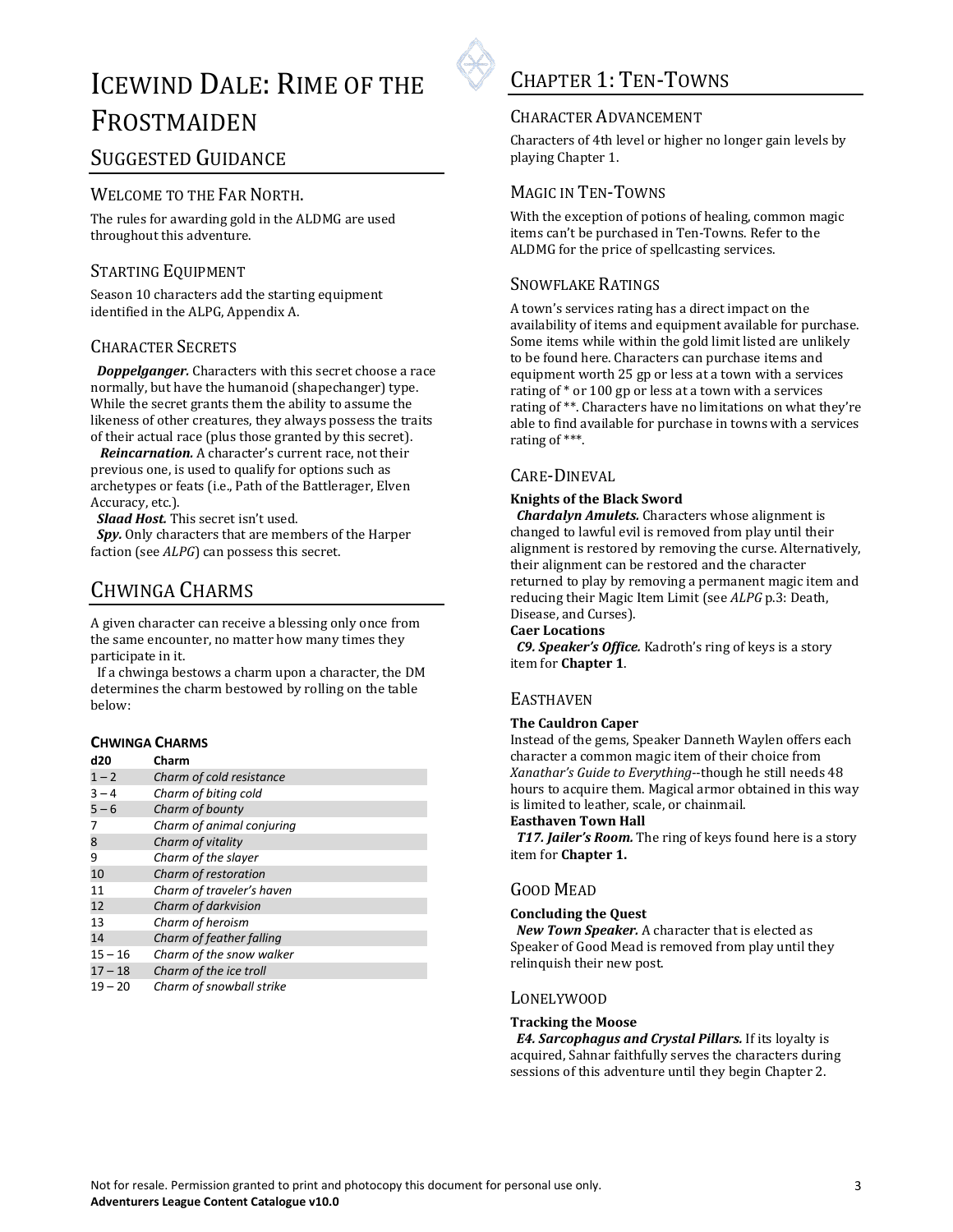## CHAPTER 2: ICEWIND DALE

### CHARACTER ADVANCEMENT

Characters of 7th level or higher no longer gain levels by playing Chapter 2.

### TALL TALES IN TEN-TOWNS

 *Provisions for Macreadus.* Mishann provides one free casting of cure wounds each day to a character.

 *Dragon Bone Stew.* Creatures that eat the stew have the following flaw until the madness is cured: *"My gold and gems are my most treasured possessions, and those close to me are plotting to steal them away."* 

#### WILDERNESS ENCOUNTERS

 *Awakened Beast.* The group can obtain the loyalty of no more than one awakened beast in this way and the beast serves the characters during sessions of this adventure until they begin **Chapter 3**.

#### PLACES OF INTEREST

#### **Dark Duchess Locations**

 *D9. Hold.* The "Wand of Orcus" is a trinket that one character can keep.

#### **Id Ascendant**

This area outlines a group of gnomish ceremorphs that crash landed in Faerun and are used as the protagonists in the Tier 2 series of DDAL adventures. If you anticipate running these adventures, plan accordingly.

*Roleplaying the Gnome Ceremorphs.* A character can keep **one** of the pistols given to the group as a reward for giving them a psi crystal. The other pistol must be claimed by another character. If the characters find and take the rifles in N2, the ceremorphs don't give them the pistols as a reward. Figuring out how to fire and reload a laser pistol requires two successful Intelligence checks (one to figure out how to fire it, another to figure out how to load it). Each time a character makes a check, compare the check result to the Figuring Out Alien Technology table in the *Dungeon Master's Guide*. After four failures to figure out how to fire and reload, the rifle breaks and is no longer functional. This check must be made during a session in the presence of a DM.

 *Nautiloid Locations: N2. Cargo Hold.* Each energy cell has 10 charges. A character can keep one rifle and one energy cell. After four failures to figure out how to fire and reload the rifle, it breaks; it's no longer functional and can't be sold. This check must be made during a session in the presence of a DM.

 *Nautiloid Locations: N5. Maintenance.* The psi crystal detector is a story item for **Chapter 2.**

**Lost Spire of Netheril** 

 *P11. Upside-Down Laboratory.* The small brass key is a story item for Chapter 2.

#### **Skytower Shelter**

This area outlines a clan of goliaths. They are at war with the goliath clan used as the protagonists in the Tier 1 series of DDAL adventures.

 *Griffon Taming.* The griffon ages in real-time starting on the date of the session played. The check to tame the

creature must be made during a session in the presence of a DM.

#### **Wyrmdoom Crag**

This area outlines a clan of goliaths. They are used as the protagonists in the Tier 1 series of DDAL adventures. If you anticipate running these adventures, plan accordingly.

### CHAPTER 3: SUNBLIGHT

### CHARACTER ADVANCEMENT

Characters of 6th level or higher no longer gain levels by playing Chapter 3.

#### XARDOROK'S FORTRESS

#### **Command Level**

 *X37. Xardorok's Quarters.* The piwafwi has a rarity of uncommon.

## CHAPTER 4: DESTRUCTION'S LIGHT

#### CHARACTER ADVANCEMENT

Characters of 7th level or higher no longer gain levels by playing Chapter 4.

## CHAPTER 5: AURIL'S ABODE

#### **GRIMSKALLE**

#### **Grimskalle Locations**

 *G23. Auril's Blessing.* Auril contacts any character that meets the criteria. A character that succeeds on the saving throw receives the *blessing of the Frostmaiden*.

## CHAPTER 7: DOOM OF YTHRYN

### NECROPOLIS OF YTHRYN

#### **Necropolis of Ythryn Locations**

 *Y4. Tower of Abjuration: Anvil of Disjunction.* 

Characters can be rid of a cursed item and its associated curse by destroying it with the anvil.

 *Y19e. Liquefaction Chamber.* A character turned into a brain in a jar is removed from play until returned to life. Never thought I'd have to write that.

 *Y21. Obelisk.* If the staff is used to activate the obelisk, any character present during the session is removed from play—though they can be returned by surrendering a magic item and reducing their magic item count by 1 (this represents finding someone willing and able to cast a wish to return the character to their appropriate time).

 *Y28. Skydock Spire*. One character can keep the *chardalyn* wand.

## APPENDIX D: MAGIC ITEMS

### PROFESSOR ORB

Professor orbs are always of a non-evil alignment, and their Wisdom and Charisma scores are always 11.